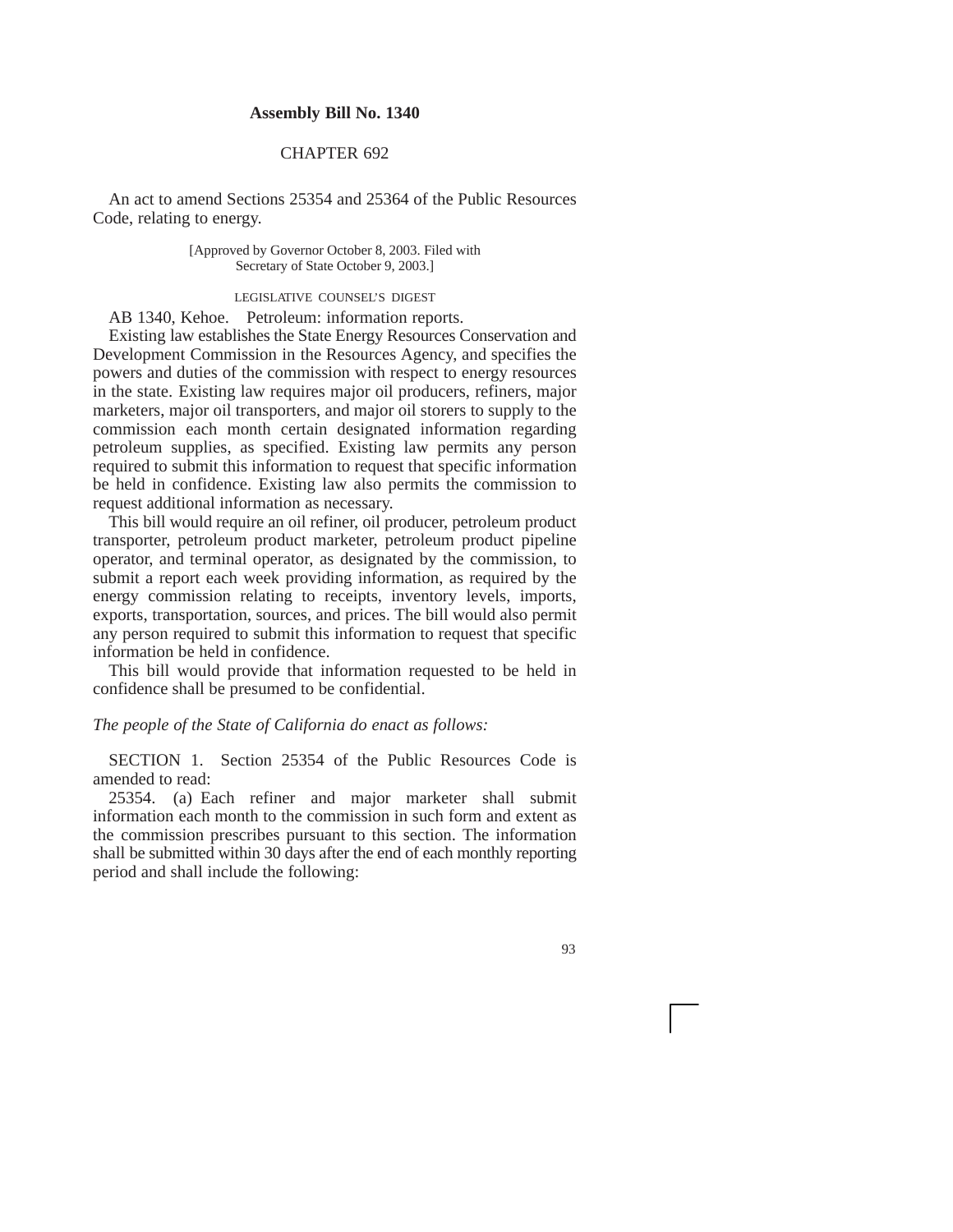(1) Refiners shall report, for each of their refineries, feedstock inputs, origin of petroleum receipts, imports of finished petroleum products and blendstocks, by type, including the source of those imports, exports of finished petroleum products and blendstocks, by type, including the destination of those exports, refinery outputs, refinery stocks, and finished product supply and distribution, including all gasoline sold unbranded by the refiner, blender, or importer.

(2) Major marketers shall report on petroleum product receipts and the sources of these receipts, inventories of finished petroleum products and blendstocks, by type, distributions through branded and unbranded distribution networks, and exports of finished petroleum products and blendstocks, by type, from the state.

(b) Each major oil producer, refiner, marketer, oil transporter, and oil storer shall annually submit information to the commission in such form and extent as the commission prescribes pursuant to this section. The information shall be submitted within 30 days after the end of each reporting period, and shall include the following:

(1) Major oil transporters shall report on petroleum by reporting the capacities of each major transportation system, the amount transported by each system, and inventories thereof. The commission may prescribe rules and regulations that exclude pipeline and transportation modes operated entirely on property owned by major oil transporters from the reporting requirements of this section if the data or information is not needed to fulfill the purposes of this chapter. The provision of the information shall not be construed to increase or decrease any authority the Public Utilities Commission may otherwise have.

(2) Major oil storers shall report on storage capacity, inventories, receipts and distributions, and methods of transportation of receipts and distributions.

(3) Major oil producers shall, with respect to thermally enhanced oil recovery operations, report annually by designated oil field, the monthly use, as fuel, of crude oil and natural gas.

(4) Refiners shall report on facility capacity, and utilization and method of transportation of refinery receipts and distributions.

(5) Major oil marketers shall report on facility capacity and methods of transportation of receipts and distributions.

(c) Each person required to report pursuant to subdivision (a) shall submit a projection each month of the information to be submitted pursuant to subdivision (a) for the quarter following the month in which the information is submitted to the commission.

(d) In addition to the data required under subdivision (a), each integrated oil refiner (produces, refines, transports, and markets in interstate commerce) who supplies more than 500 branded retail outlets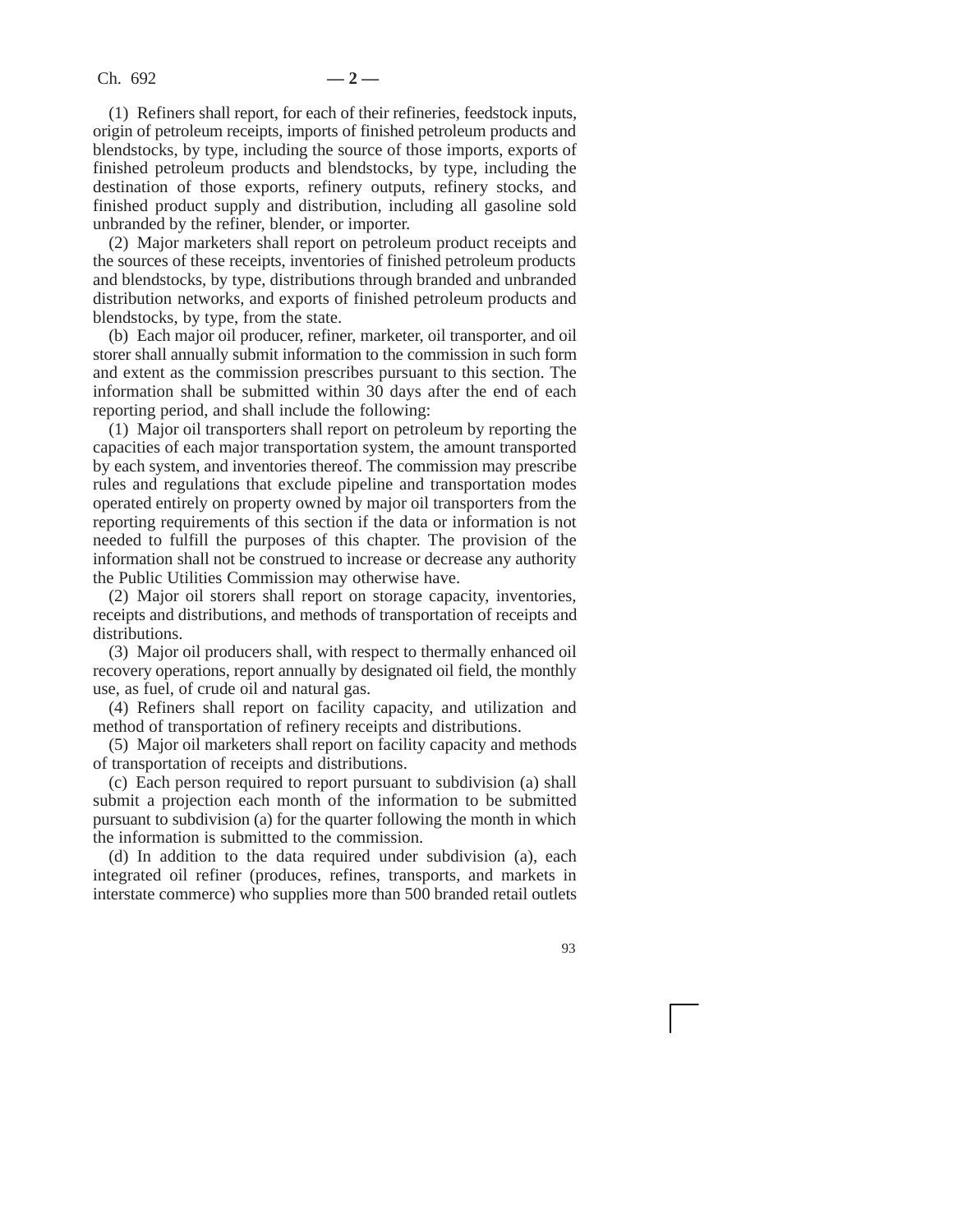in California shall submit to the commission an annual industry forecast for Petroleum Administration for Defense, District V (covering Arizona, Nevada, Washington, Oregon, California, Alaska, and Hawaii). The forecast shall include the information to be submitted under subdivision (a), and shall be submitted by March 15 of each year. The commission may require California-specific forecasts. However, those forecasts shall be required only if the commission finds them necessary to carry out its responsibilities.

(e) The commission may by order or regulation modify the reporting period as to any individual item of information setting forth in the order or regulation its reason for so doing.

(f) The commission may request additional information as necessary to perform its responsibilities under this chapter.

(g) Any person required to submit information or data under this chapter, in lieu thereof, may submit a report made to any other governmental agency, if:

(1) The alternate report or reports contain all of the information or data required by specific request under this chapter.

(2) The person clearly identifies the specific request to which the alternate report is responsive.

(h) Each refiner shall submit to the commission, within 30 days after the end of each monthly reporting period, all of the following information in such form and extent as the commission prescribes:

(1) Monthly California weighted average prices and sales volumes of finished leaded regular, unleaded regular, and premium motor gasoline sold through company-operated retail outlets, to other end-users, and to wholesale customers.

(2) Monthly California weighted average prices and sales volumes for residential sales, commercial and institutional sales, industrial sales, sales through company-operated retail outlets, sales to other end-users, and wholesale sales of No. 2 diesel fuel and No. 2 fuel oil.

(3) Monthly California weighted average prices and sales volumes for retail sales and wholesale sales of No. 1 distillate, kerosene, finished aviation gasoline, kerosene-type jet fuel, No. 4 fuel oil, residual fuel oil with 1 percent or less sulfur, residual fuel oil with greater than 1 percent sulfur and consumer grade propane.

(i) (1) Beginning the first week after the effective date of the act that added this subdivision, and each week thereafter, an oil refiner, oil producer, petroleum product transporter, petroleum product marketer, petroleum product pipeline operator, and terminal operator, as designated by the commission, shall submit a report in the form and extent as the commission prescribes pursuant to this section. The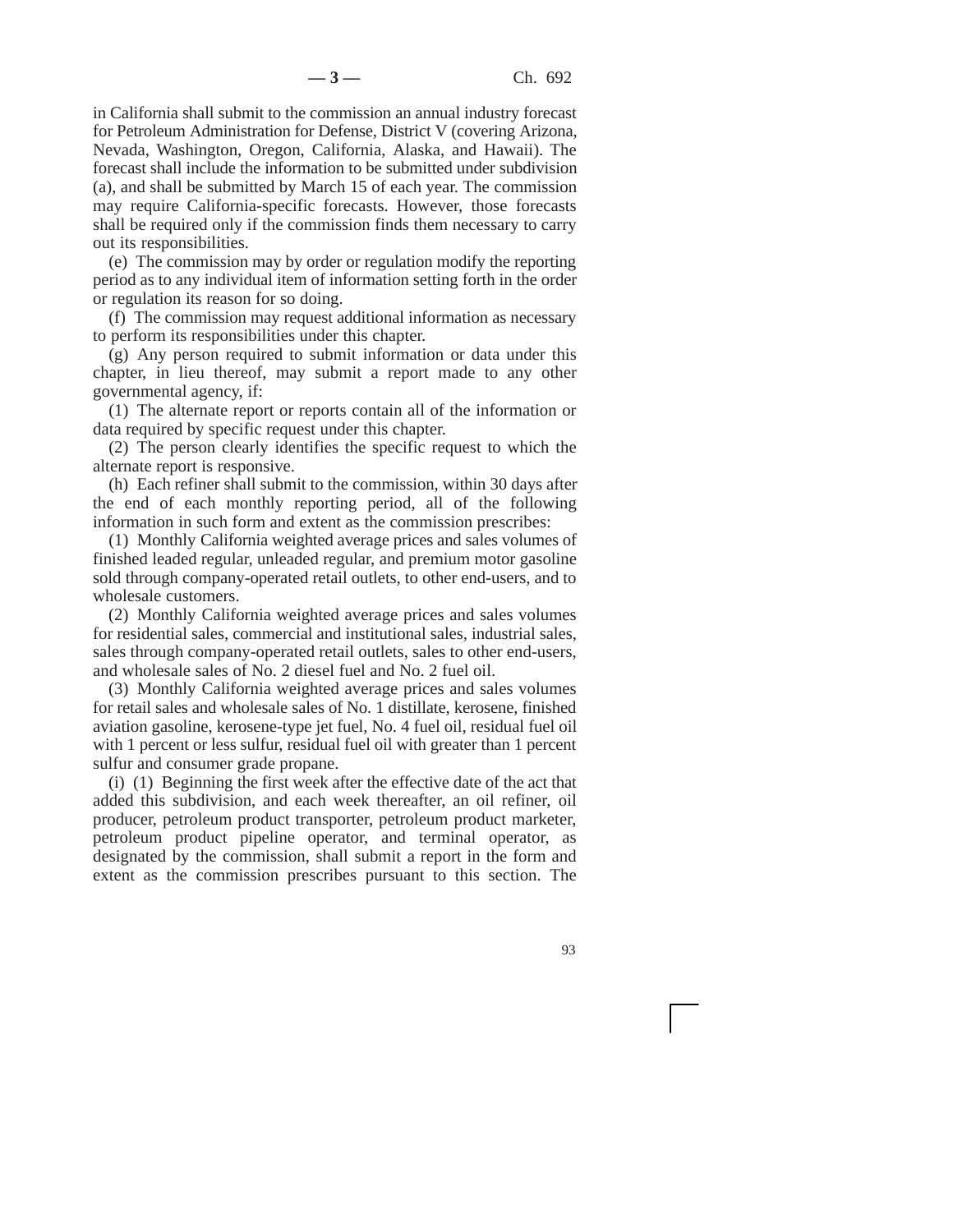commission may determine the form and extent necessary by order or by regulation.

(2) A report may include any of the following information:

(A) Receipts and inventory levels of crude oil and petroleum products at each refinery and terminal location.

(B) Amount of gasoline, diesel, jet fuel, blending components, and other petroleum products imported and exported.

(C) Amount of gasoline, diesel, jet fuel, blending components, and other petroleum products transported intrastate by marine vessel.

(D) Amount of crude oil imported, including information identifying the source of the crude oil.

(E) The regional average of invoiced retailer buying price. This subparagraph does not either preclude or augment the current authority of the commission to collect additional data under subdivision (f).

(3) This subdivision is intended to clarify the commission's existing authority under subdivision (f) to collect specific information. This subdivision does not either preclude or augment the existing authority of the commission to collect information.

SEC. 2. Section 25364 of the Public Resources Code is amended to read:

25364. (a) Any person required to present information to the commission pursuant to Section 25354 may request that specific information be held in confidence. Information requested to be held in confidence shall be presumed to be confidential.

(b) Information presented to the commission pursuant to Section 25354 shall be held in confidence by the commission or aggregated to the extent necessary to assure confidentiality if public disclosure of the specific information or data would result in unfair competitive disadvantage to the person supplying the information.

(c) (1) Whenever the commission receives a request to publicly disclose unaggregated information, or otherwise proposes to publicly disclose information submitted pursuant to Section 25354, notice of the request or proposal shall be provided to the person submitting the information. The notice shall indicate the form in which the information is to be released. Upon receipt of notice, the person submitting the information shall have 10 working days in which to respond to the notice to justify the claim of confidentiality on each specific item of information covered by the notice on the basis that public disclosure of the specific information would result in unfair competitive disadvantage to the person supplying the information.

(2) The commission shall consider the respondent's submittal in determining whether to publicly disclose the information submitted to it to which a claim of confidentiality is made. The commission shall